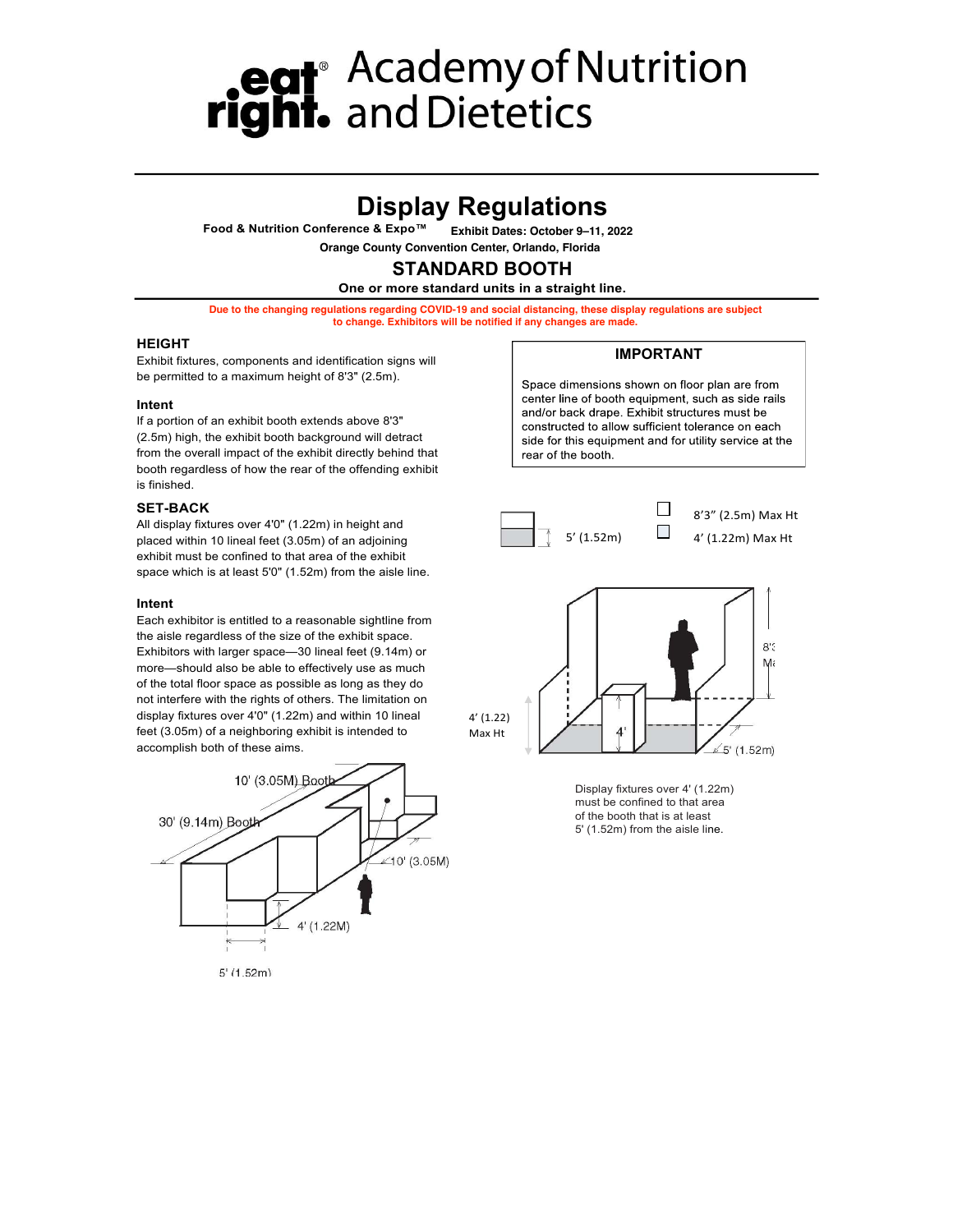### **ISLAND BOOTH**

**Exhibit Space, 400 Sq. ft. or greater, with aisles on all foursides**

#### **HEIGHT**

Exhibit fixtures and components will be permitted to a maximum height of 16'0" (4.88m).

#### **Intent**

When an island booth exceeds 8'3" (2.5m), it does not interfere with other exhibitors because it obviously does not back up against another exhibitor's back wall. The extra height is often required in an island booth exhibit to permit the open walk-through approach normally used in this type of location. The 16'0" (4.88m) maximum height limitation has been set to avoid undue competition between exhibitors to see who can go higher or be seen farther negating the others' efforts. Also the 16'0" (4.88m) high exhibit will fit into most exposition centers, thus permitting each exhibitor to get the maximum use of his or her exhibit.

#### **SET-BACK**

Because an island booth is automatically separated by the width of an aisle from all neighboring exhibits, there is no setback regulation.

#### **STRUCTURAL INTEGRITY**

Exhibit fixtures and components exceeding 12'0" (3.66m) in height must have drawings available for inspection during the time the exhibit is being erected, exhibited and dismantled at the show site. Drawings must include a signature or stamp of a reviewing structural engineer indicating that the structure design is properly engineered for its proposed use, and a signature of an authorized official of the exhibit building company indicating that the structure is built in compliance with the details and specifications set forth on the drawings.

#### **Intent**

Exhibitors in the vicinity of island exhibits are entitled to the same reasonable safety precautions they would expect if they were adjacent to a standard booth.

#### **IMPORTANT**

Exhibitors are cautioned when installing a display with a ceiling to check with the local fire department to insure that their display meets with the necessary fire safety precautions involving smoke alarms, fire extinguishers, sprinkler systems, etc.

**Exhibit fixtures and components exceeding** 12' in height must permit detailed booth renderings to show management for final **approval'of'booth'layout.**

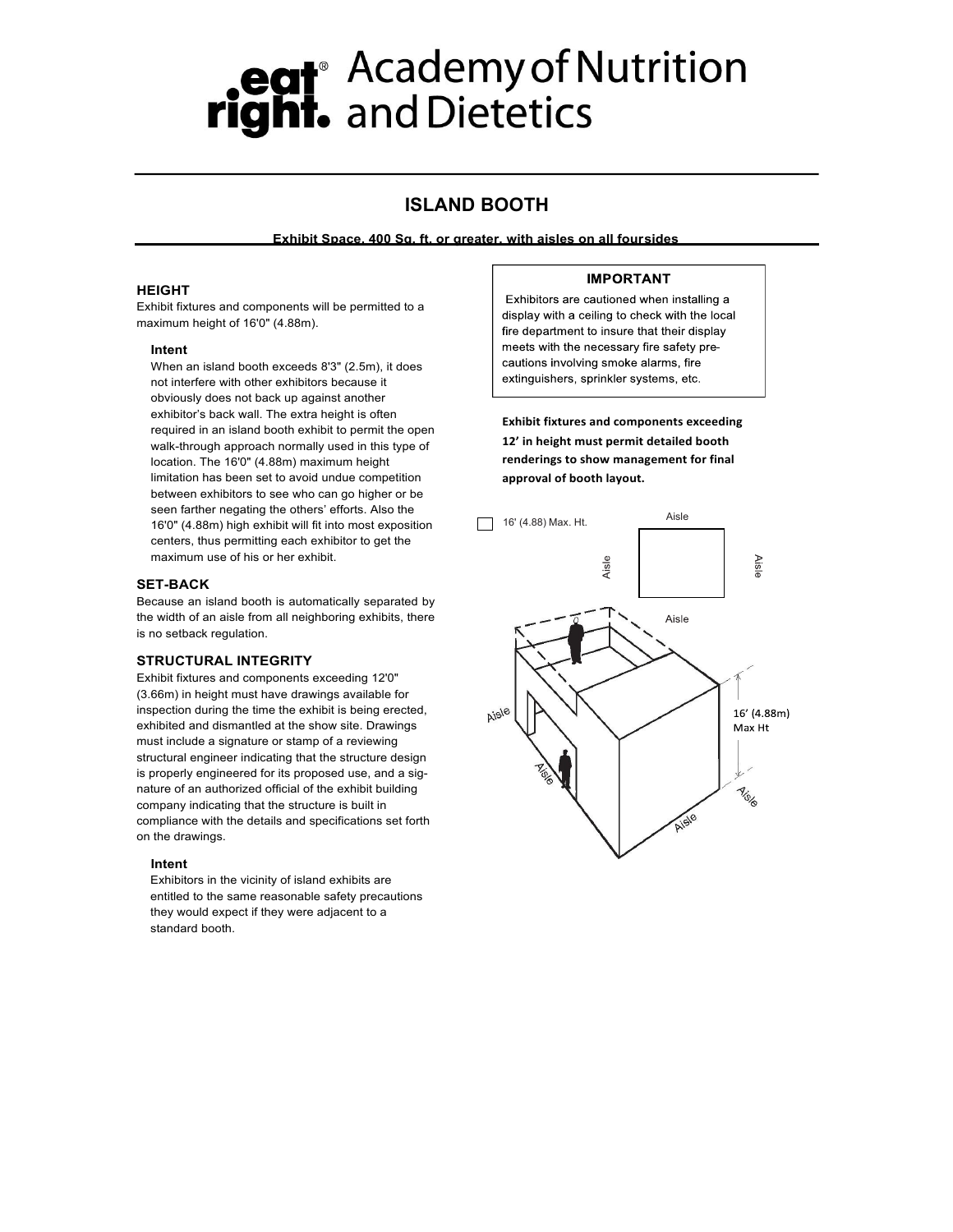### **TOWERS**

**A free standing exhibit component separate from the main exhibit fixture that is used for identification and display purposes only**

#### **HEIGHT/DEPTH**

Towers will be permitted to a height and depth that corresponds to the height and set-back regulations for the appropriate exhibit configuration, of which they are a part. For example, towers that are a part of a peninsula exhibit will not exceed 16'0" (4.88m) in height, and will not be placed within 10 lineal feet (3.05m) of a neighboring exhibit unless they are confined to that area of the exhibitor's space which is at least 5'0" (1.52m) from the aisle line to avoid blocking the sightline from the aisle to the adjoining booth.

#### **Intent**

Towers are part of the overall exhibit presentation and, therefore, must be treated as a component of the total exhibit configuration. The height and set-back regulations have been set to avoid undue competition between exhibitors to see who can go higher or be seen farther, while also assuring neighboring exhibitors the same reasonable sight-line from the aisle as they would expect if they were adjacent to an exhibitor with a standard booth.

#### **STRUCTURAL INTEGRITY**

All towers that reach 16'0" (4.88m) must have drawings available for inspection during the time the exhibit is being erected, exhibited and dismantled at the show site. Drawings must include a signature or stamp of a reviewing structural engineer indicating that the structure designed is properly engineered for its proposed use, and a signature of an authorized official of the exhibit building company indicating that the structure is built in compliance with the details and specifications set forth on the drawings.

#### **Intent**

Exhibitors adjoining exhibits with towers are entitled to the same reasonable safety precautions they would expect if they were adjacent to a standard booth.

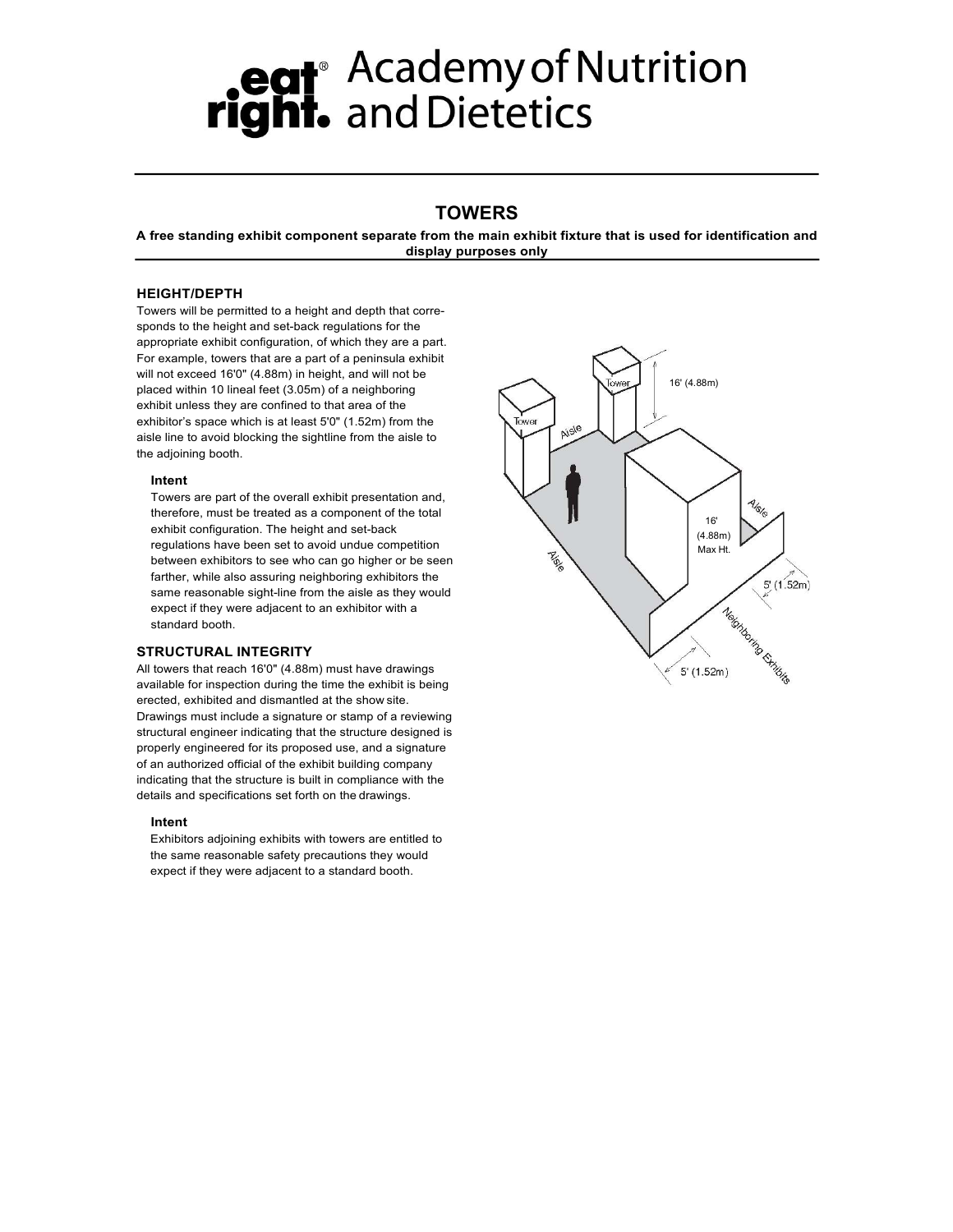### **INSAMPLING & DEMONSTRATIONS**

**The interaction of exhibit personnel and their audience through presentations, product demonstrations or sampling.**

#### **REGULATION**

Demonstration areas must be organized within the exhibitor's space so as not to interfere with any traffic aisles, and sampling or demonstration tables must be placed a minimum of 2'0" (60cm) from the aisle line. Should spectators or samplers interfere with the normal traffic flow in the aisle or overflow into neighboring exhibits, exposition management will have no alternative but to request that the presentation or sampling be eliminated.

#### **Intent**

The aisles are the property of the entire show and each exhibitor has the responsibility to assure proper flow of traffic through the entire show. When large crowds gather to watch a demonstration or for sampling, and interfere with the flow of traffic down aisles, or create excessive crowds in neighboring booths, it is an infringement on the rights of other exhibitors. Aisles must not be obstructed at any time.

#### **SOUND**

Exhibitors must police their own booths to be sure the noise levels from demonstrations or sound systems is kept to a minimum and does not interfere with others. Remember the use of sound systems or equipment producing sound is an exception to the rule, not a right. Show management reserves the right to determine at what point sound constitutes interference with others and must be discontinued.

#### **SAFETY PRECAUTIONS**

All product demonstration involving any moving and potentially hazardous machines, displays, or parts, must have hazard barriers to prevent accidental injury to spectators. Demonstrations must always be supervised by exhibitor personnel who can stop the demonstration in the event of an emergency and all demonstrations involving potentially hazardous by-products, such as dust, fumes, sparks, or flames, must be approved in writing by show management 60 days prior to the show.